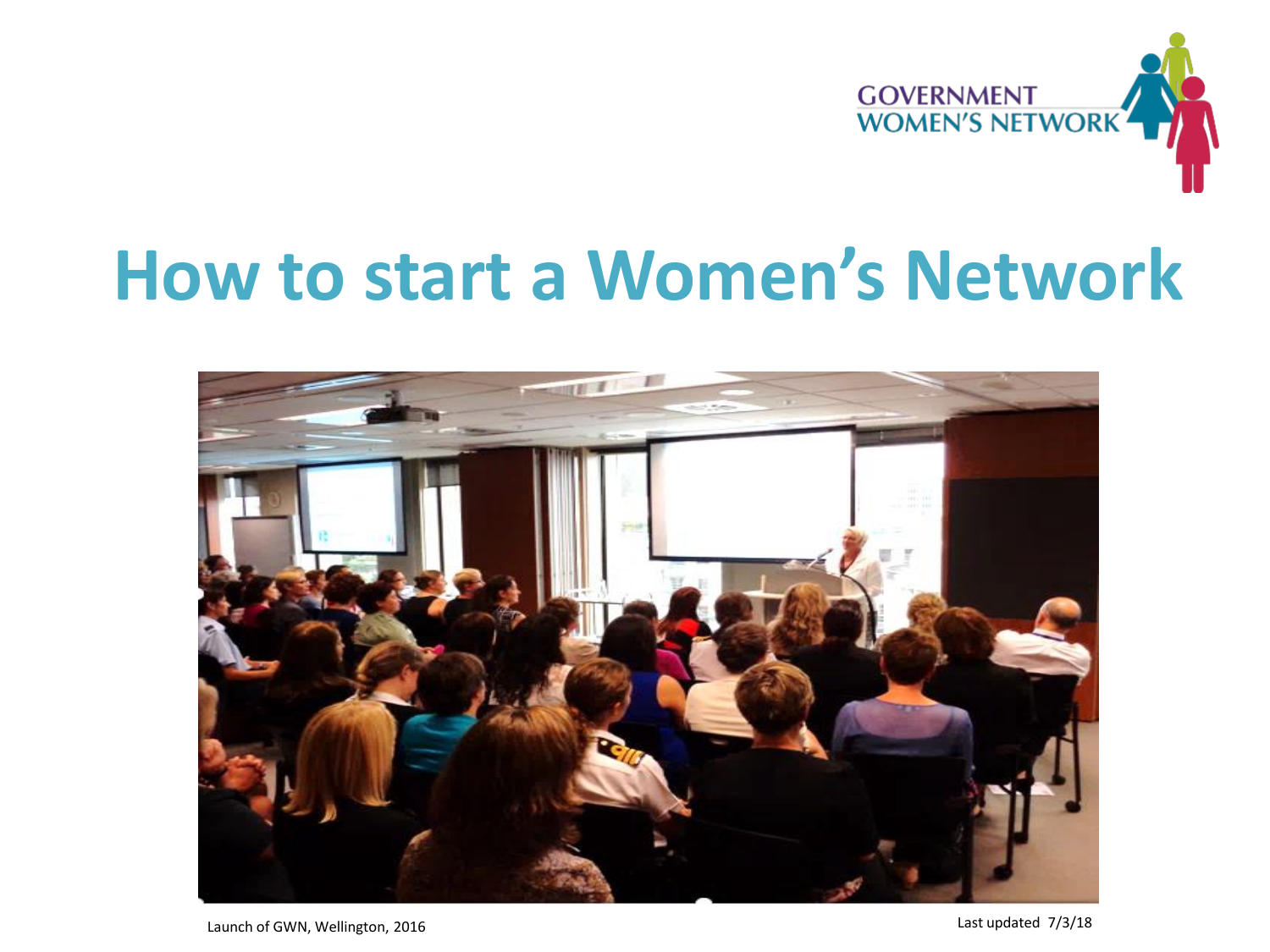## What is a women's network?

| A network is                                                                | A network is not                        |
|-----------------------------------------------------------------------------|-----------------------------------------|
| inclusive $-$ it welcomes everyone that                                     | exclusive $-$ not just for women or for |
| $\bullet$                                                                   | $\bullet$                               |
| supports the objectives                                                     | people at particular levels             |
| part of an organisation's diversity and                                     | driven by personal agendas              |
| inclusion strategy                                                          | $\bullet$                               |
| focussed on gender specific<br>$\bullet$ .<br>initiatives/actions           | solving all problems in the world       |
| managed by volunteers, attracting<br>enthusiastic participation from others | imposed on people                       |
| a forum for self-motivated people who                                       | a passive 'talking shop' for people to  |
| $\bullet$ .                                                                 | $\bullet$                               |
| are committed to the objectives                                             | sit back and wait to be served          |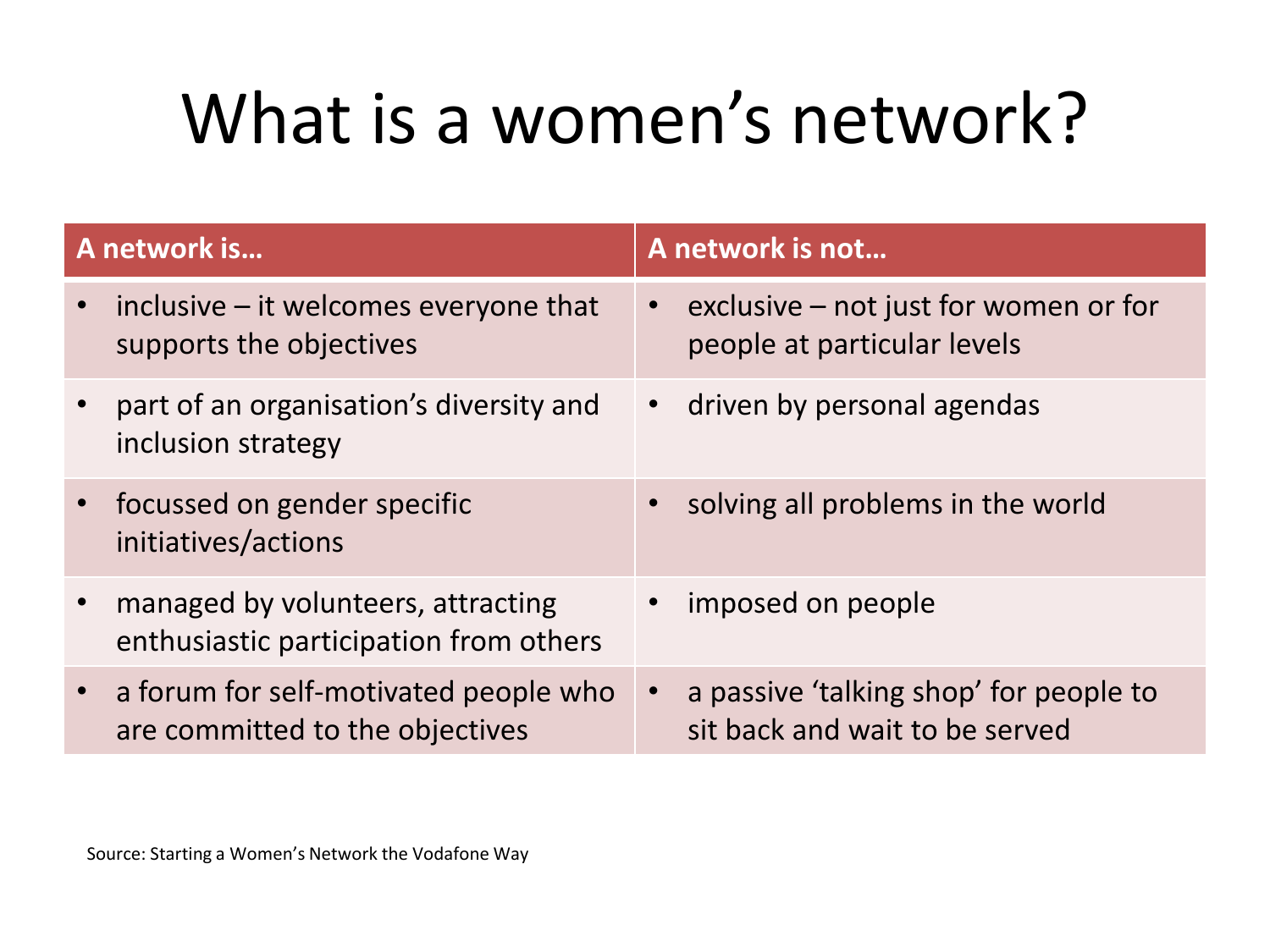## Benefits of employee-led networks

- Creates and builds connections across an agency (vertically and horizontally) and helps to break down barriers, enables sharing of information across the agency, puts names to faces
- Self-determining (e.g. members determine how the network is managed and the topics of interest)
- Helps to illuminate issues for women and gives a forum for discussion
- Supports the agency's diversity and inclusion strategy and goals
- Can provide input into agency policies that are relevant to women, if requested
- Builds a sense of 'inclusiveness' for staff and positivity
- Can provide peer support and inspiration for people
- Can enable people to build skills, interests, and confidence
- Provides a safe environment for people to communicate ideas and views, including any work-place barriers that might need to be addressed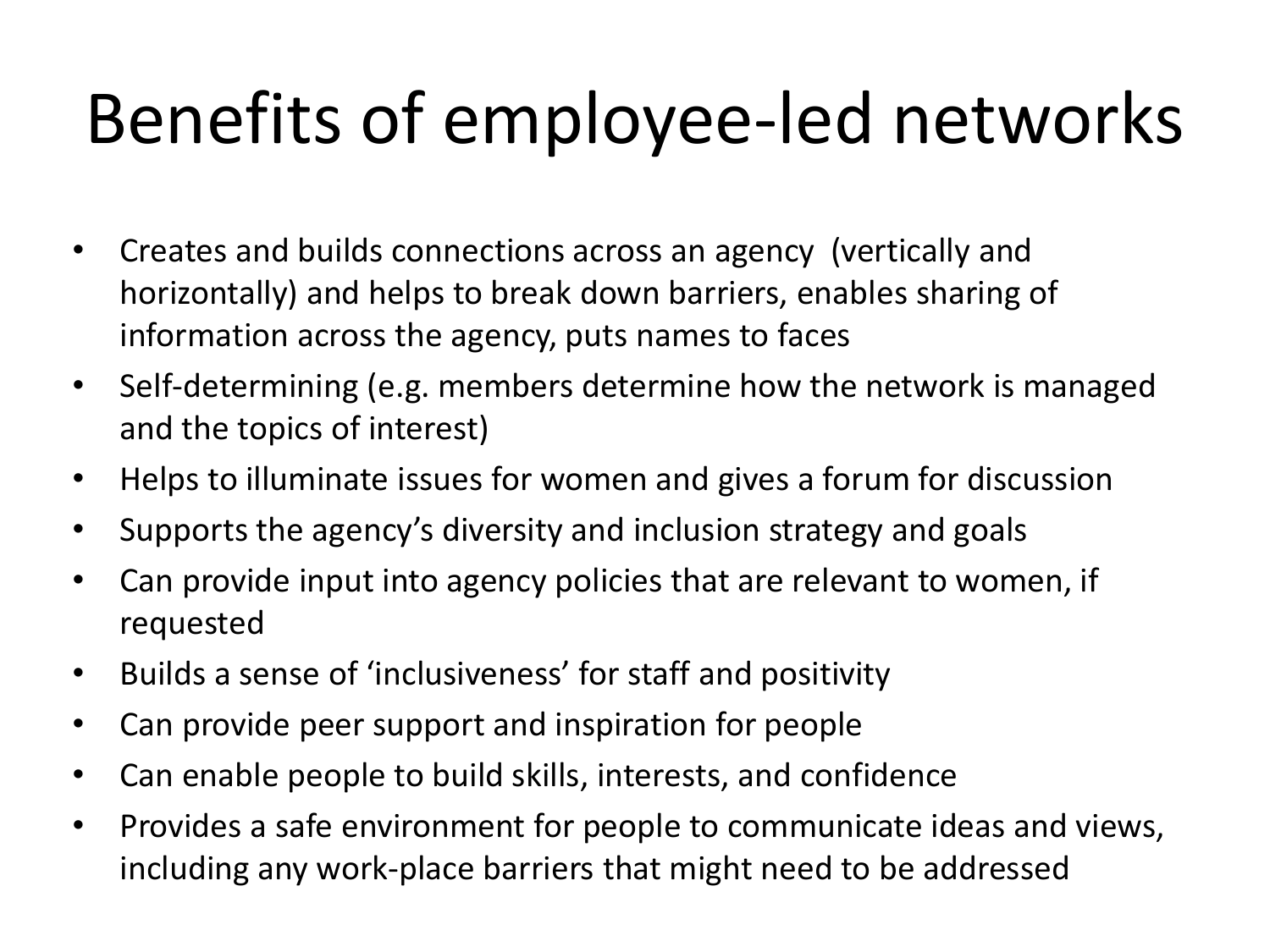# Government Women's Network (GWN)'s vision

*Helping women in Government to achieve their potential by….*

- Backing women's networks within government agencies.
- Supporting new groups to form and grow.
- Connecting women through professional networking events.
- Partnering with others who share the vision of women achieving their potential.
- Providing a voice for women in the public sector.
- See www.gwn.govt.nz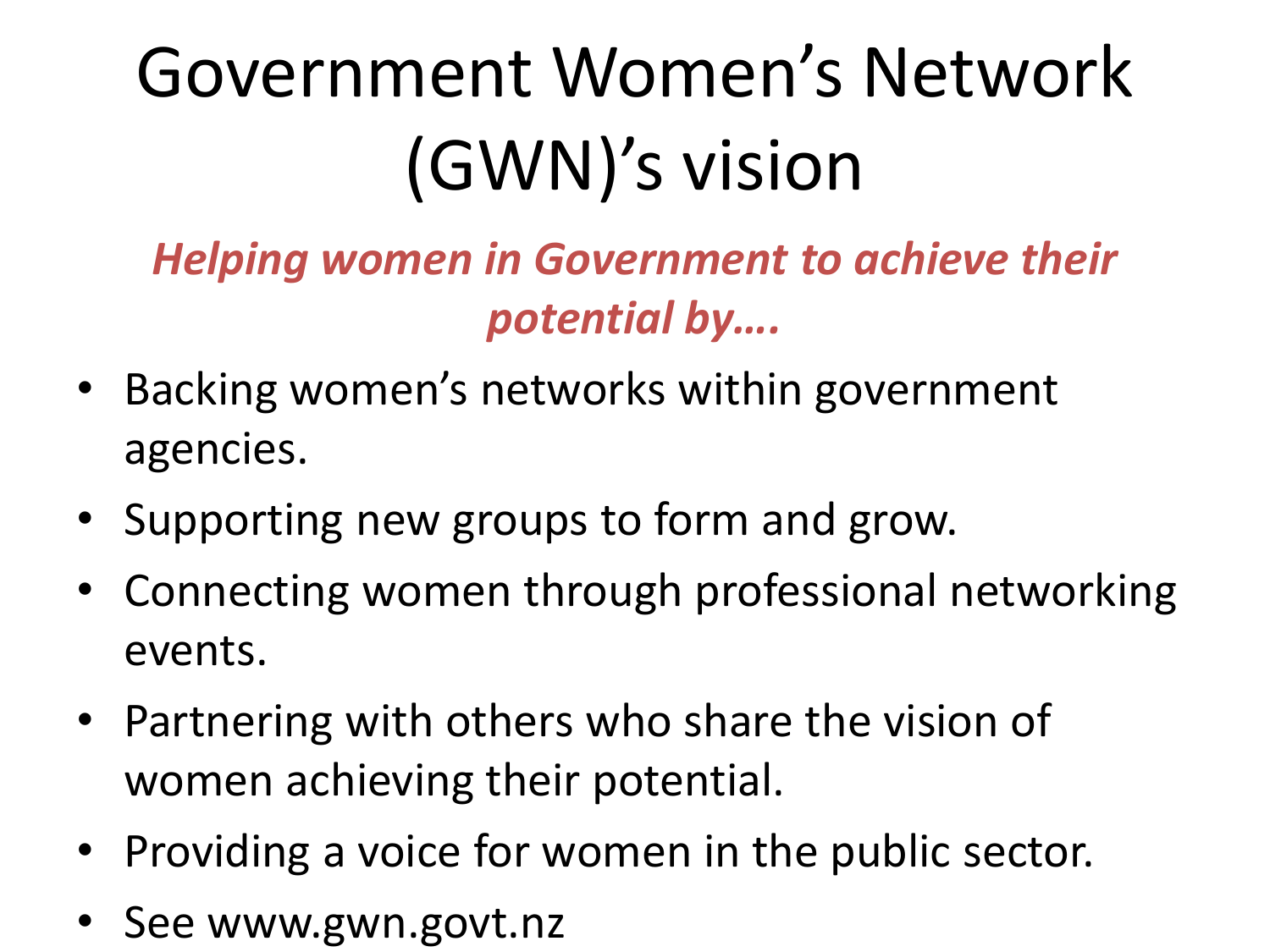## Explaining the Government Women's Network

The diagram shows the individuals and groups that make up the network

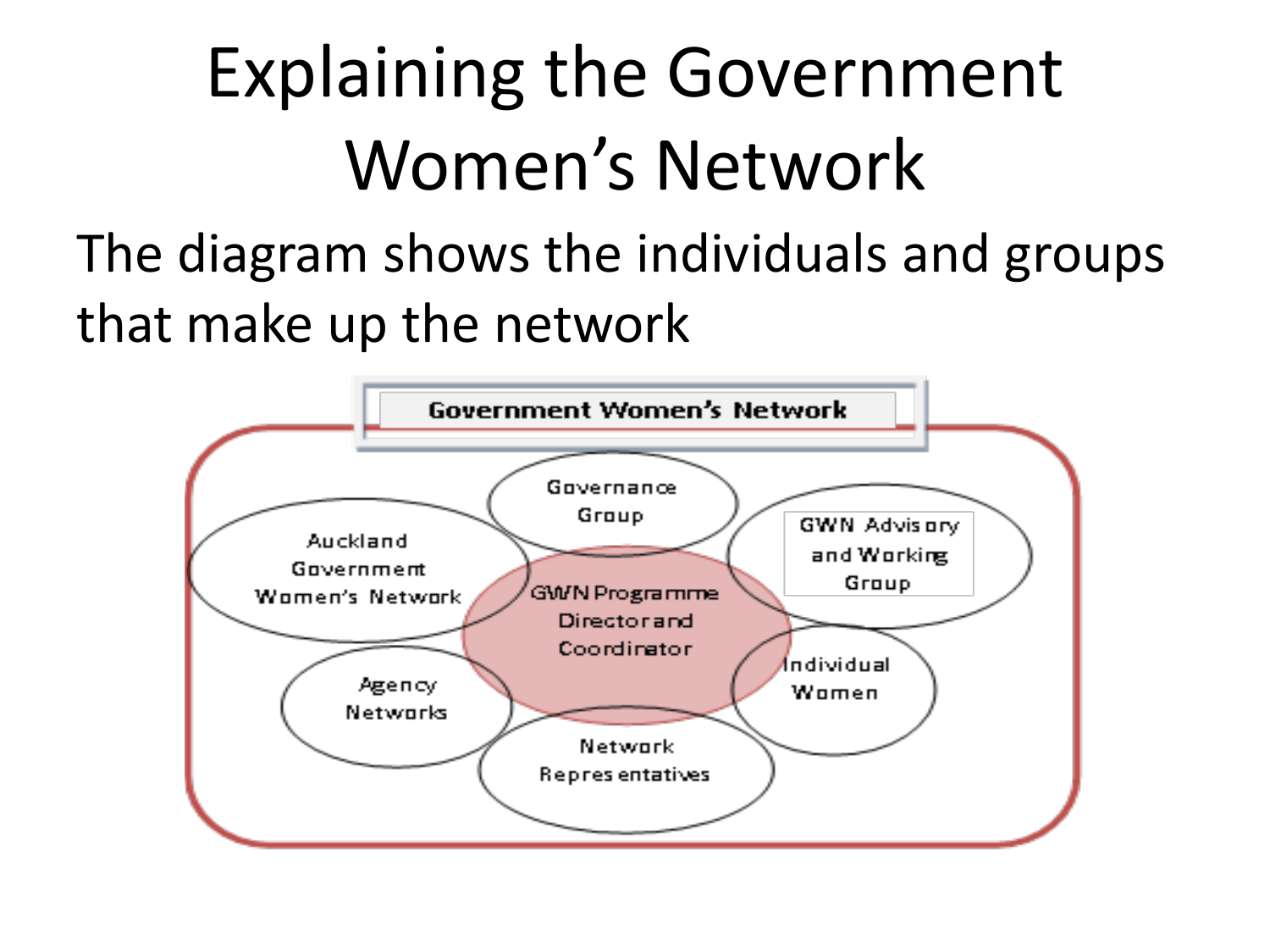#### Process overview

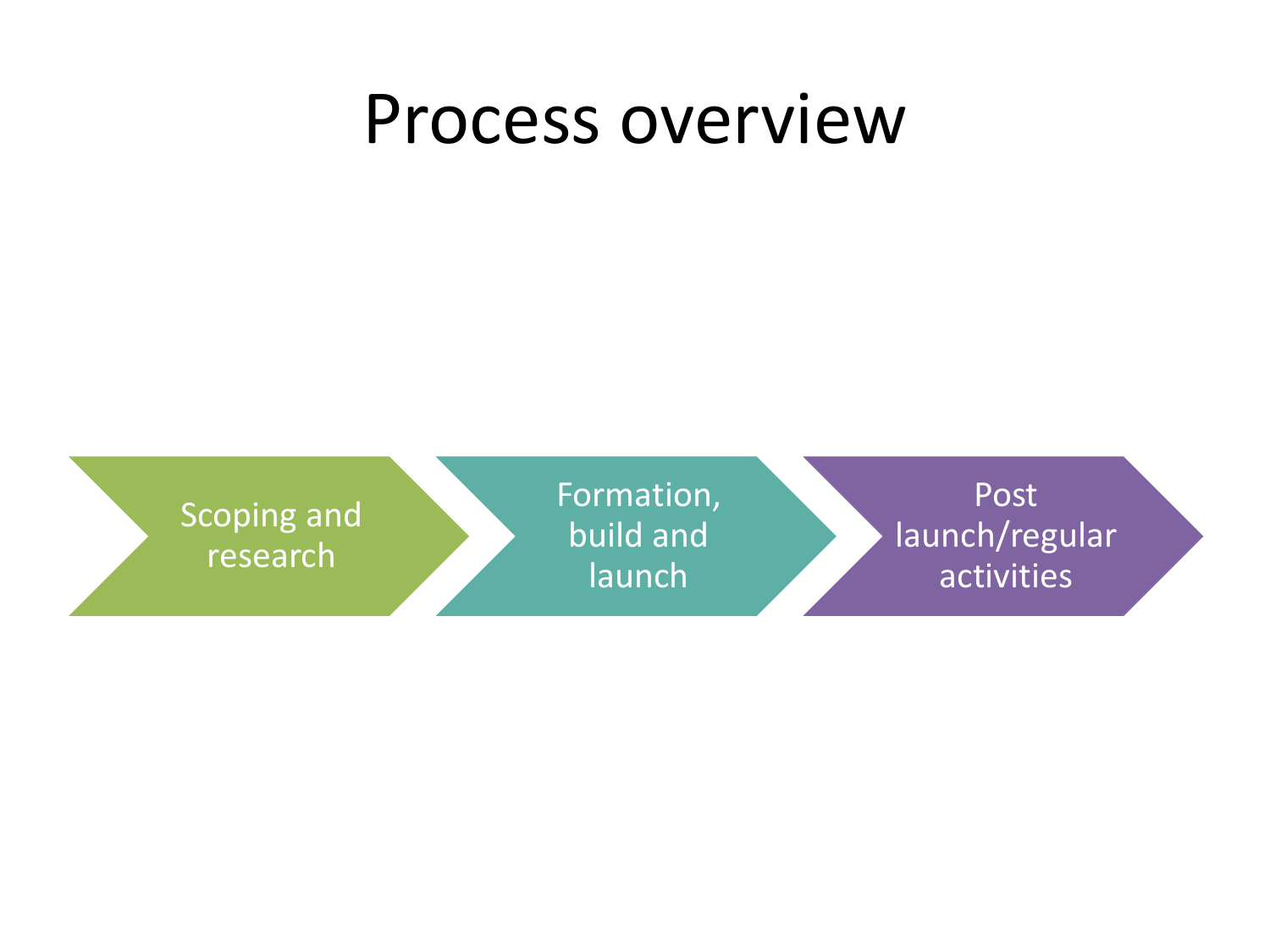## Scoping and research

Connect with a few like-minded others that are keen to help to get the network established. Set up a small *working group* to:

- check with GWN for information about an existing women's network in your agency or interested women in your agency that are on the GWN mailing list
- find out from GWN any wider system goals (i.e.. SSC) relating to diversity or workforce
- check with HR for data on profile of your agency's workforce (e.g. regional locations, numbers of staff), existing agency corporate goals, diversity and inclusion (D&I) goals and plans, gender pay gap action plan, training initiatives for women
- identify what support is available for the network e.g. funding, training budget
- find out if there was a women's network previously and who was involved
- check your intranet for other networks talk to them to find out how they got established, activities etc.
- discuss with your manager your interest in setting up a women's network to gain their support/approval for you to be able to undertake tasks in work time
- connect with senior people in the agency for support/advice and find a sponsor
- find out what topics people at your agency are interested in or what are the current issues?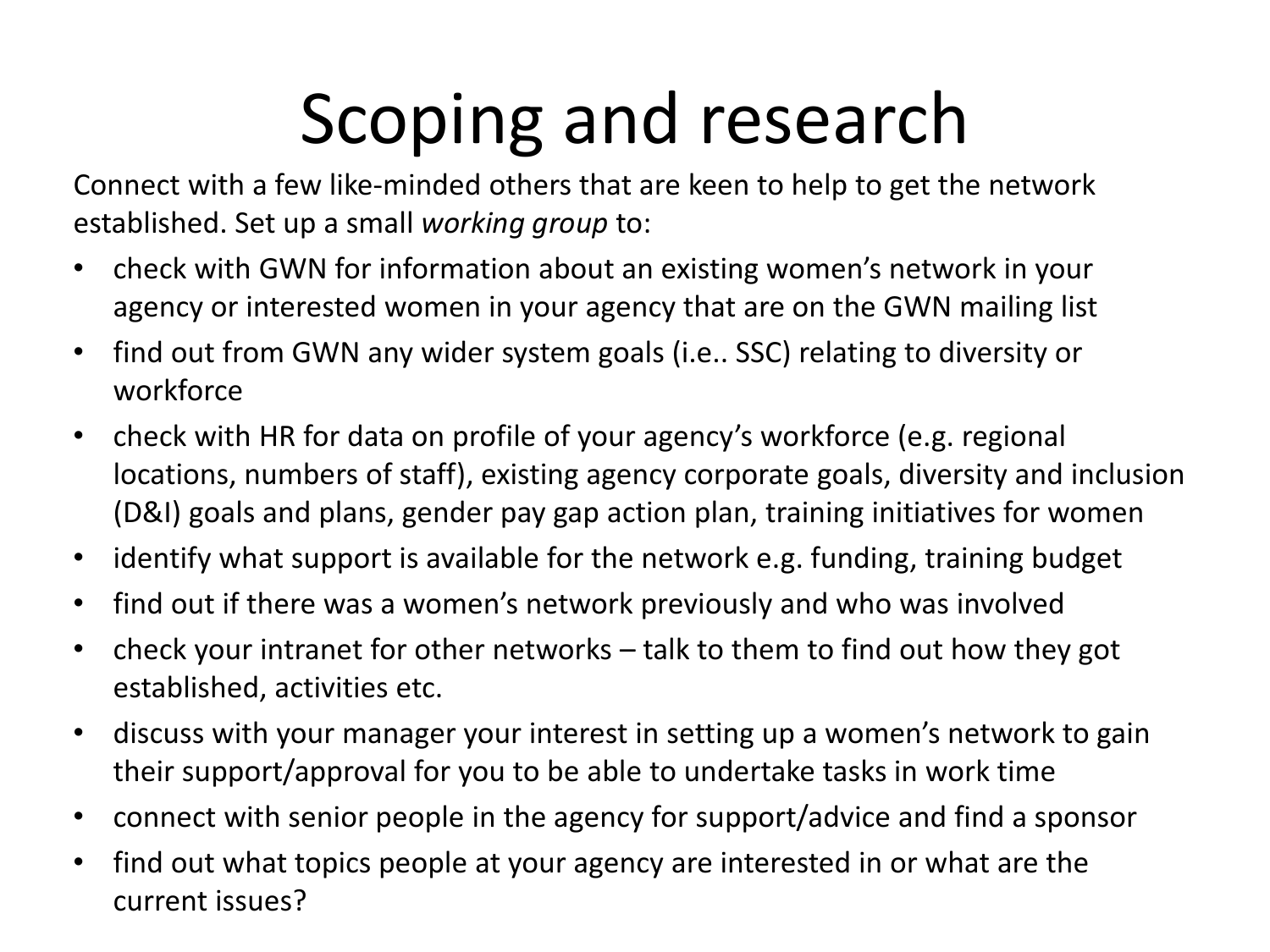## Formation and build

- Talk to representatives from other women's networks for information, advice, tips about starting a network
- Find out what the issues/interests are for women at your agency
- What is the **vision, the goals, and objectives** for the network. Be clear on the purposes of the network (e.g. more women in leadership, influence diversity and inclusion, peer support, motivation and learning etc.)
- What won't the network get involved with?
- Does the network need endorsement from the Sponsor/Management and at what stage is this required?
- Draft objectives/goals for the network to 'test' with supporters
- How does the network intend to connect with staff in regional offices and get a cross-section of staff in the committee or to support the events?
- Set up an email box, mailing list, Yammer Group and intranet page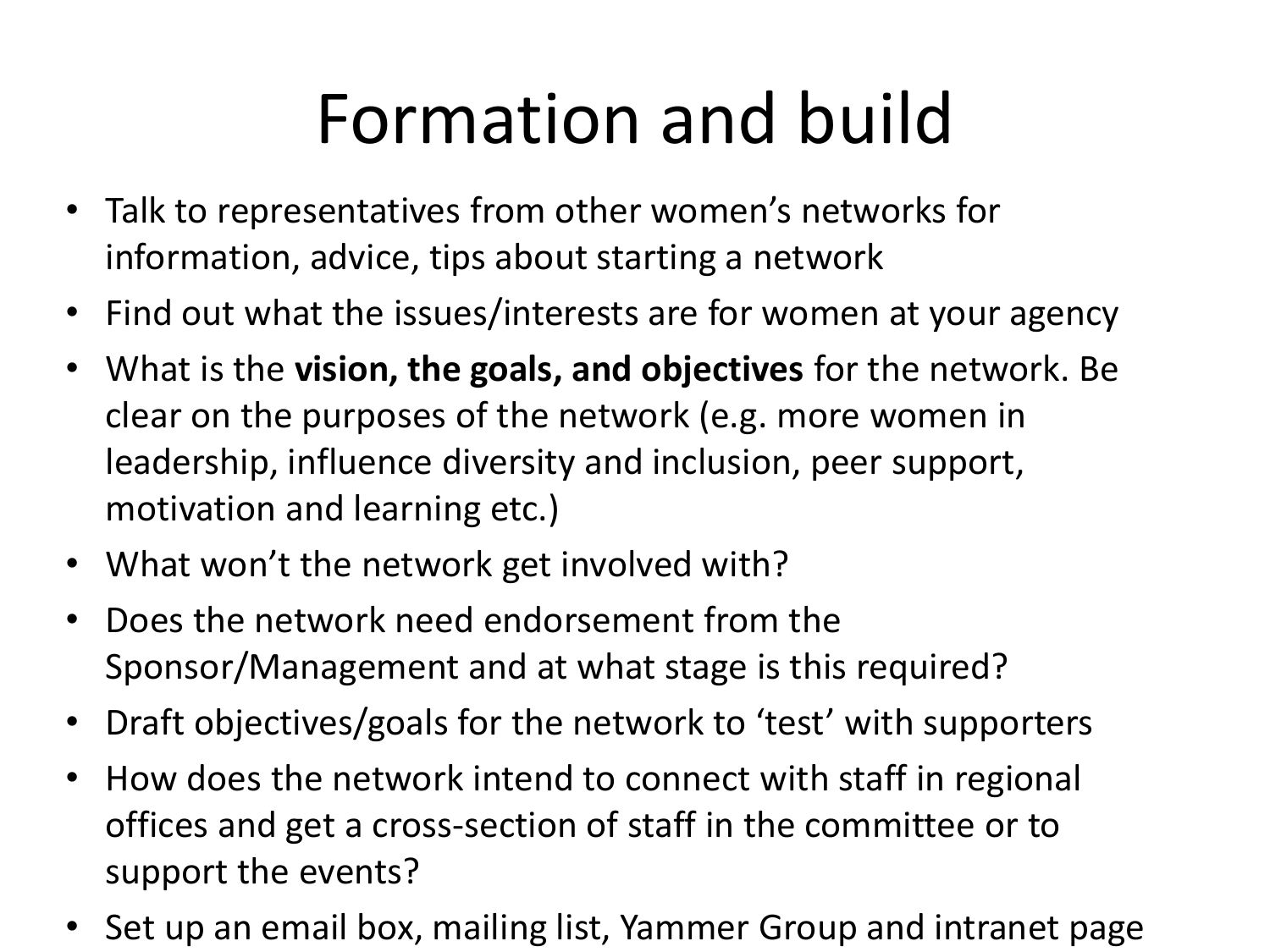## Launch the network (1/2)

- Will it be a soft launch or a high profile event?
	- Where will it be held, who will be invited, who will be the 'presenter' at the event, what time and location?
	- Will there be any catering and who funds this?
	- Can regional staff be involved?
	- Should representatives of GWN/other networks be invited?
	- Obtain the GWN banner and display it at the launch. Notify GWN of the names of the agency representatives.
- Promote the objectives/goals for the network
- Add an activity to engage the audience e.g. brainstorm priorities/identify areas of interest to address or start a discussion to share ideas or views.
- What times of the day could the network hold events?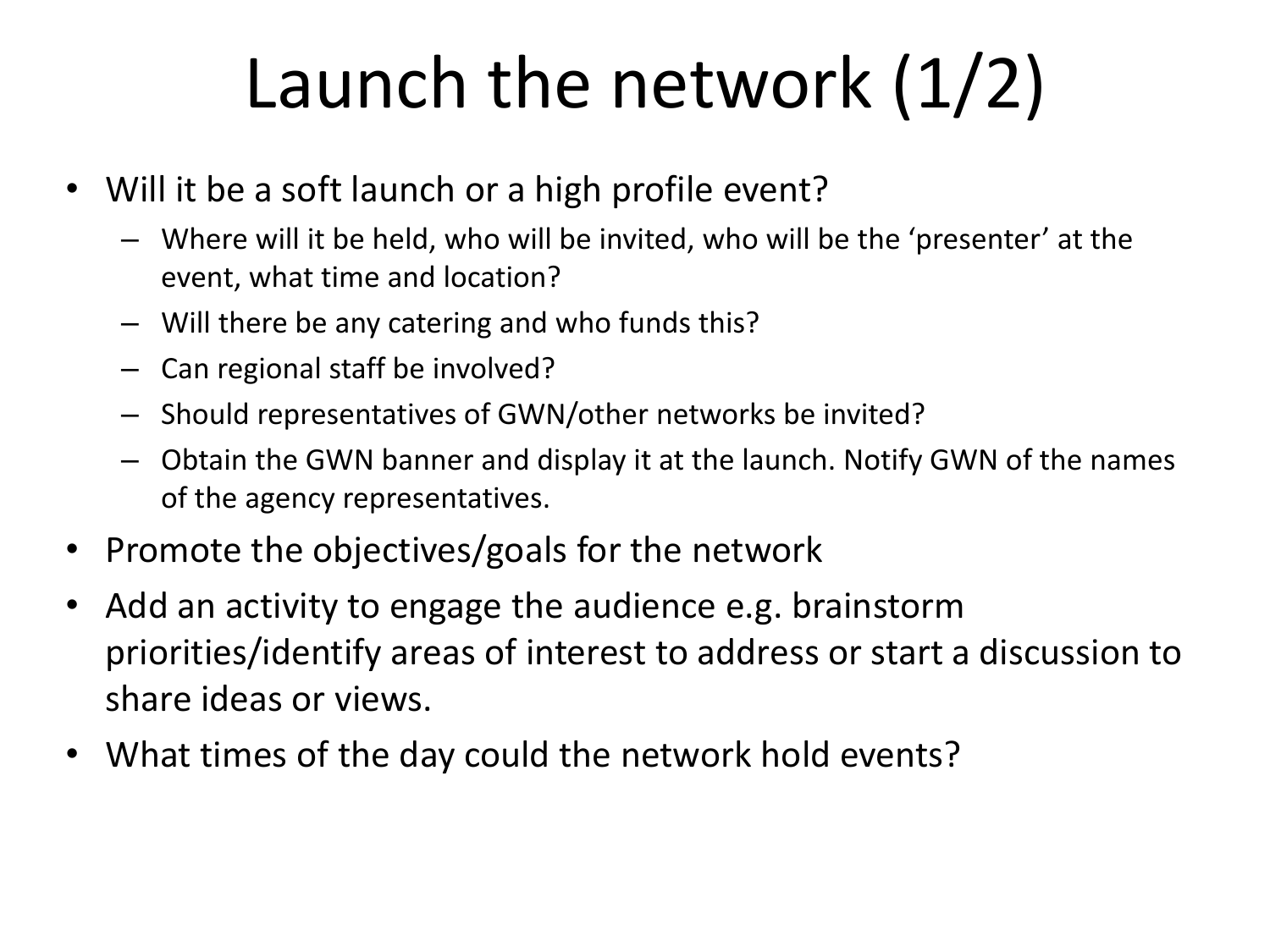## Launch the network (2/2)

- Call for volunteers to join the working group  $-$  the more the better for sharing the load.
	- Some people may wish to help with specific events only or others may wish to help on an ongoing basis.
	- Find out what people's key skills are or what skills they might want to develop or practise.
- Maybe have a 'core' working group and a wider group?
- Nominate a person/s to be the network's representative (notify GWN of the name/s)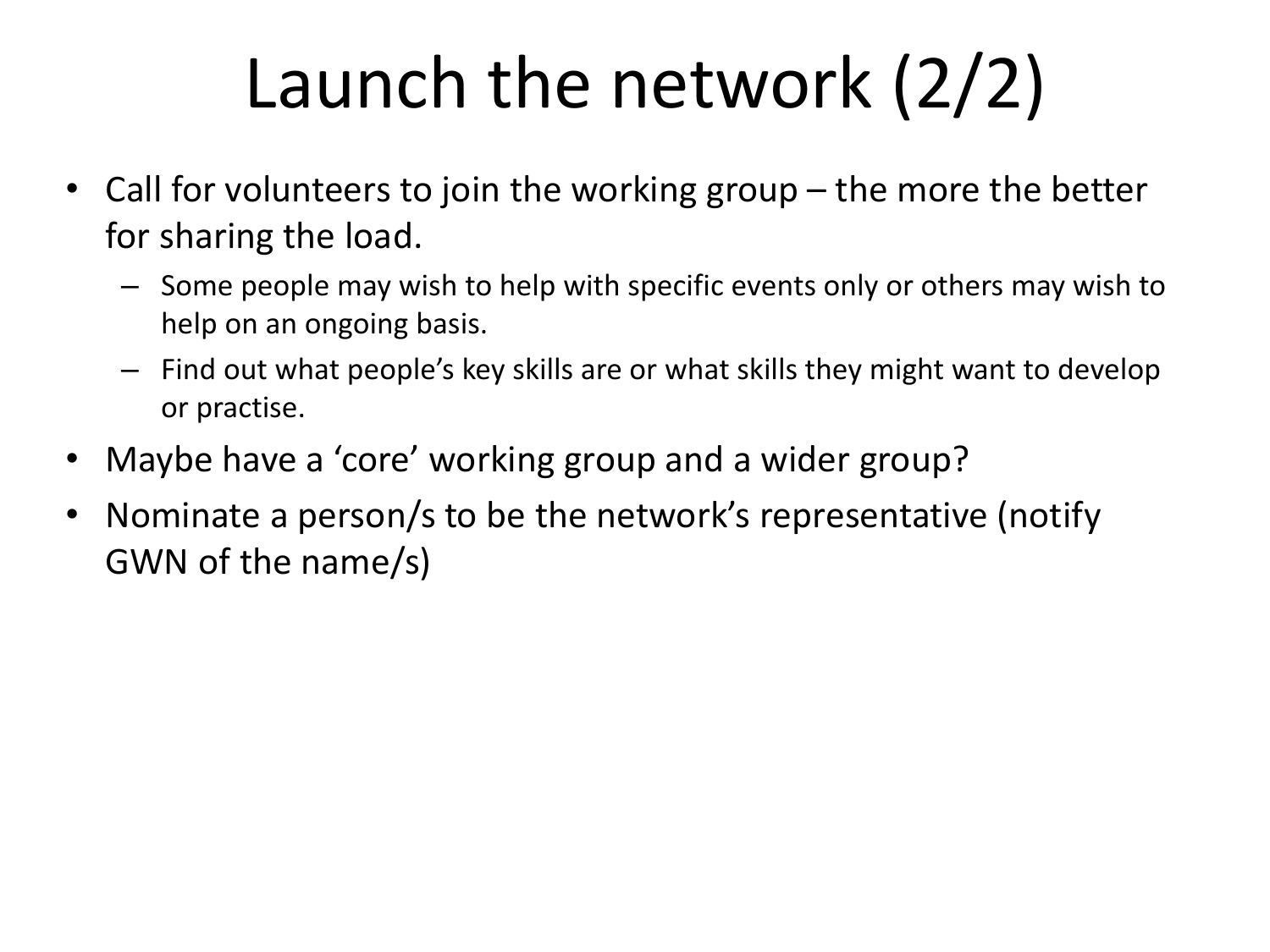# Post launch, regular activities (1/2)

- Set up a regular session for *working group* members to discuss upcoming events, review past events e.g monthly meeting and set these up in the calendar in advance for the year. Does your working group want to share the Chairing role or leave it with one specific person?
- Frequency of network events e.g. monthly, bi-monthly, quarterly, etc. and assign a lead person for each event\*
- Build an events calendar around key dates (see slide #13)
- Develop a logo, branding, tag line, intranet presence for the network (see example in slide #14)
- Do you want to have a regular newsletter to people in your network, especially if you have regional locations – who will write this? Will this be emailed or posted on the intranet?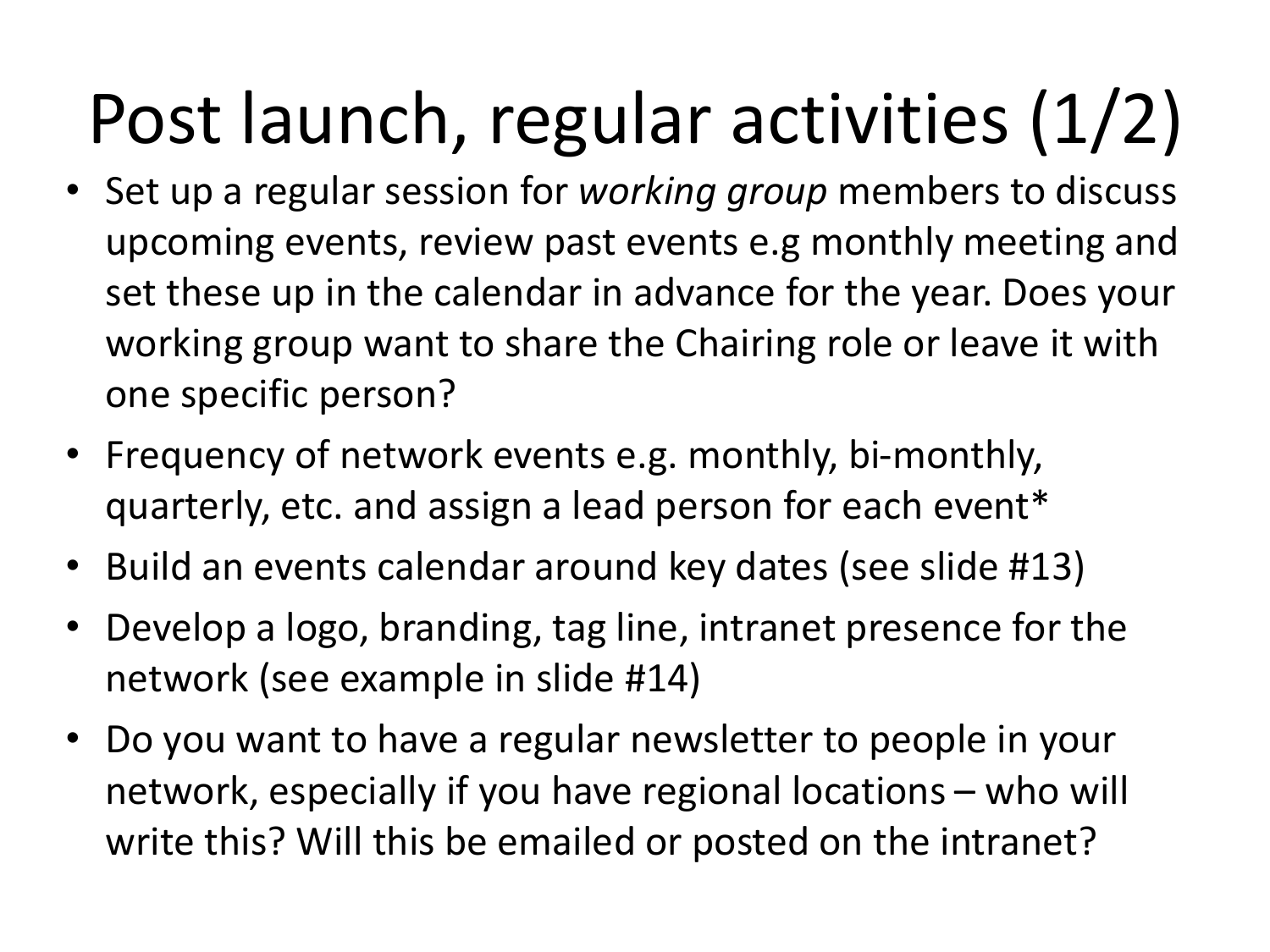# Post launch, regular activities (2/2)

- Should Yammer, Facebook, email, be used to communicate with members in the network? Assign a person/s to be responsible for these.
- Find out from other networks what events they have run and if they have resources/toolkits that can be shared e.g. Speed mentoring toolkit is available on [www.gwn.govt.nz,](http://www.gwn.govt.nz/) use existing resources e.g. Ted Talks, Leanin.org etc. Ask women in your agency to be guest speakers.
- Are there opportunities to collaborate and run joint events with other networks?
- Can people from other networks be invited to attend your events?
- Evaluate your network's efforts attendance rate, satisfaction of audience – get feedback so you can keep improving – inform the Sponsor
- Celebrate your achievements!!!
- Refresh the committee from time to time share the workload.

\* Different people can lead on different events – they may or may not be committee members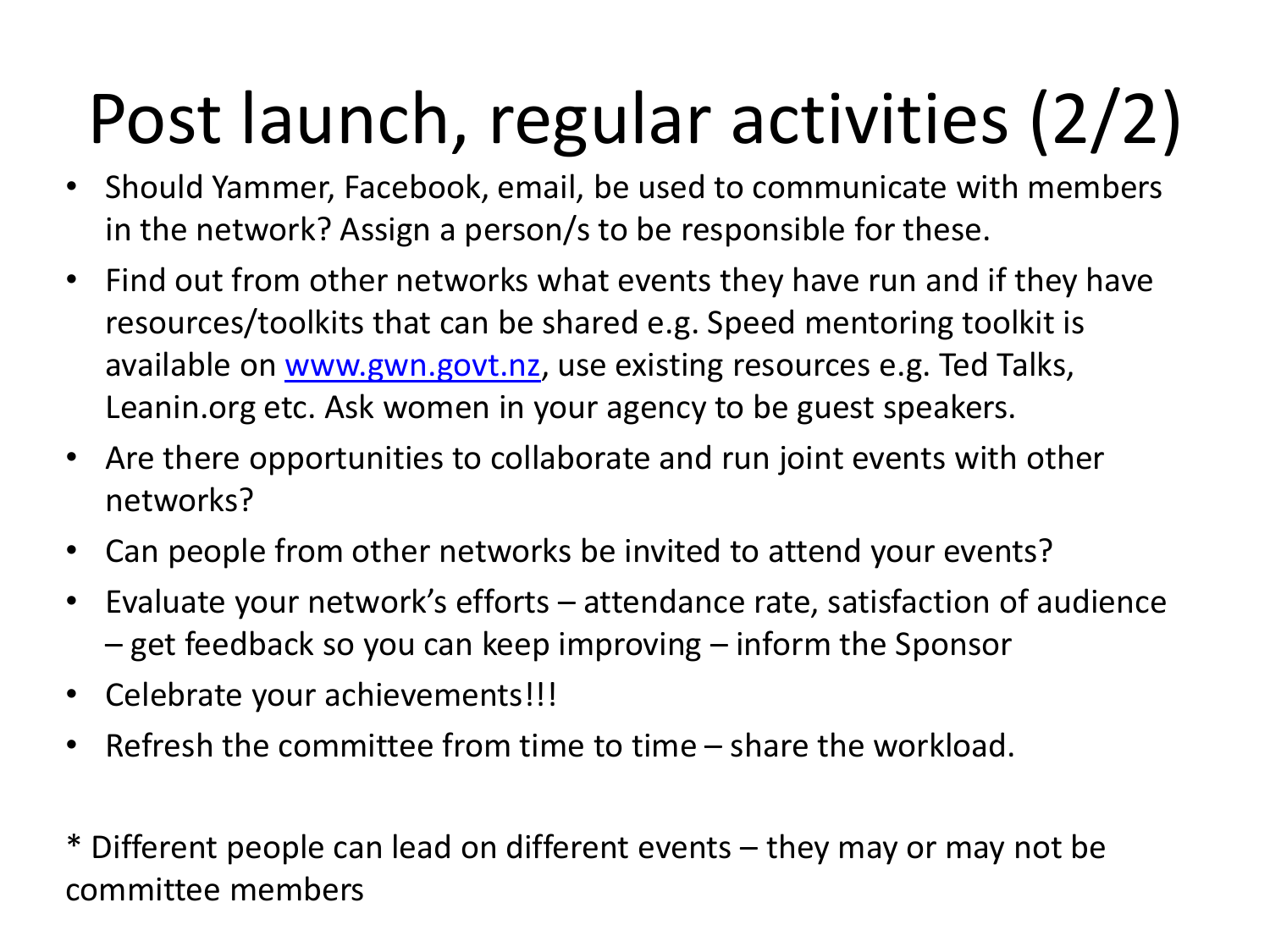#### Dates for your events calendar

| Day/event to be aware of                                      | <b>Date</b>  |
|---------------------------------------------------------------|--------------|
| <b>International Women's Day</b>                              | 8 March      |
| International Day for Elimination of Racial<br>Discrimination | 21 March     |
| Women in Public Sector Summit (Wellington) - TSB<br>Arena     | 2 May        |
| Diversity Awards NZ closing date for applications             | 11 May       |
| Pink Shirt Day NZ                                             | 20 May       |
| Diversity Awards NZ Gala Dinner (Auckland)                    | 29 August    |
| <b>NZ Women's Suffrage Day</b>                                | 19 September |
| International Day of Peace                                    | 21 September |
| <b>International Girls Day</b>                                | 11 October   |
| <b>Women in Public Sector Summit (Auckland)</b>               | ?? October   |
| <b>International Men's Day</b>                                | 19 November  |
| International White Ribbon Day                                | 25 November  |
| International Volunteer Day                                   | 5 December   |

**Bolded** = particularly important for Government women (Source: Adapted from 'How to Guide' setting up a women's network, IWIL@Datacom, May 17)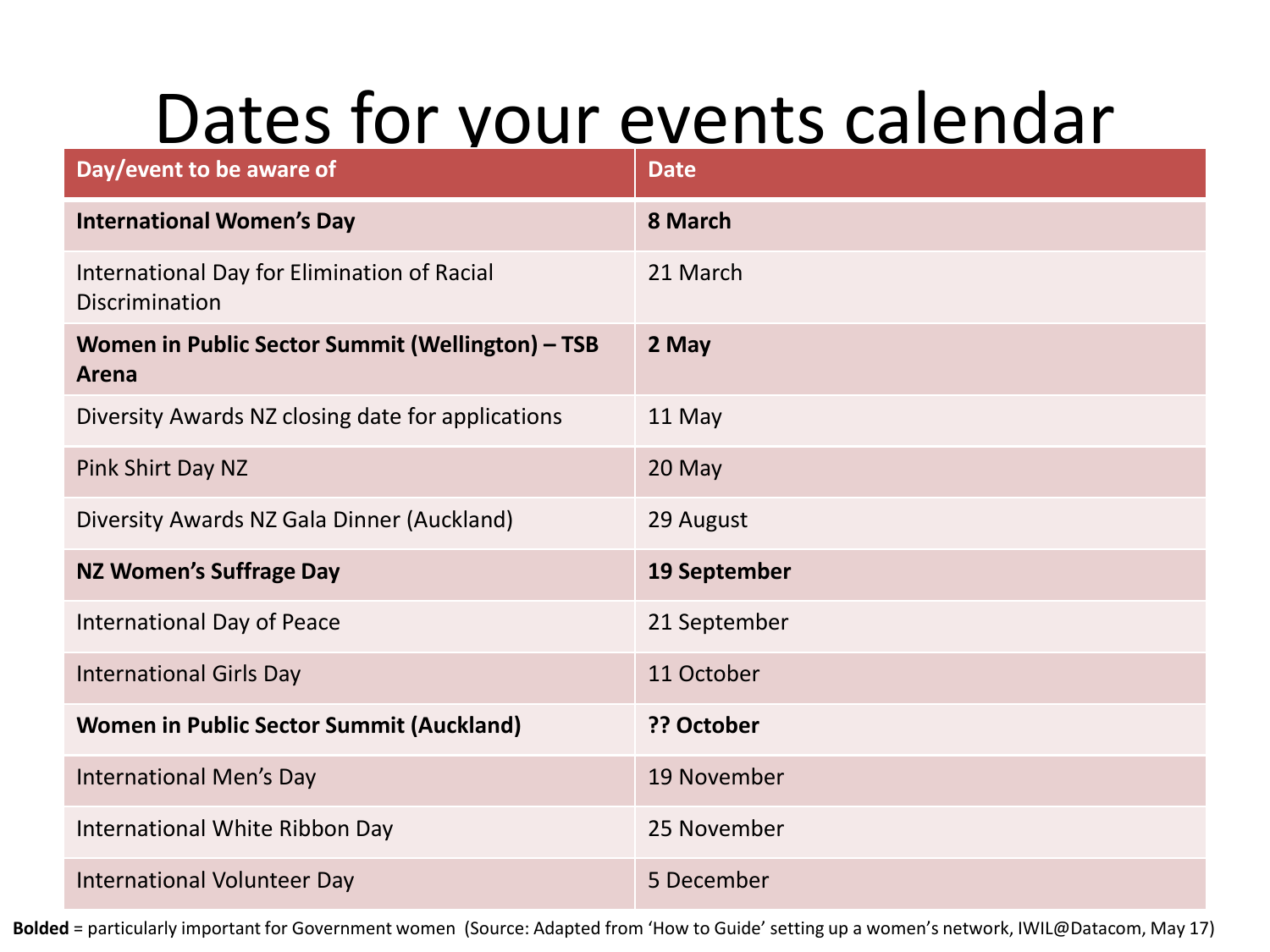## Examples of branded templates



- Ministry of Justice has developed branded templates (available on their intranet)
- Creates a consistent and professional image
- Builds awareness about the women's network
- Builds a 'sense of belonging'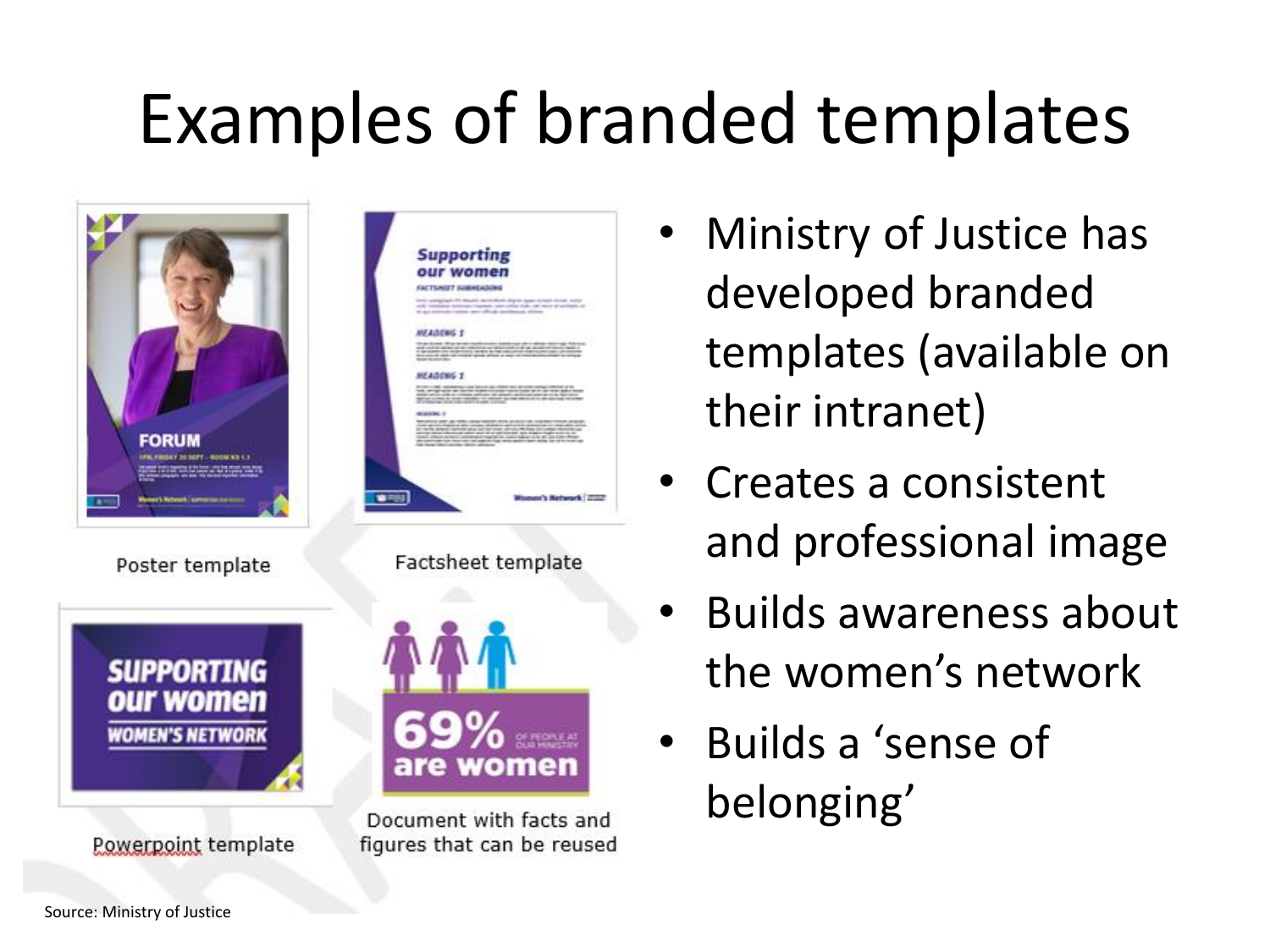### Some risks to be aware of

- Using a rotating Chair for the working group there are pros and cons to think through
- Volunteer effort/burn out of members/not enough capacity/staff turnover
- Time, budget (usually lack there of), time needed for planning, administration, and events
- Lack of planning can fragment energy and focus. Set up regular working group meetings and events. People can schedule these in their calendars.
- Inadequate delegation of tasks or not enough people to share the load recruit more help
- Sustainability of the network everyone needs to pitch in to keep things going the network is for 'active and passionate' people
- Conflicts with work i.e. workload means that your volunteers can't be as involved in your networks
- Effective communication with network members consider using Yammer, Facebook, or email
- Engagement network is invisible or only attracts a few people vs many and a cross section of people. Consider if some people need to be personally invited to attend/get involved with the network and events because they are shy or there are other considerations (e.g. not everyone will respond to the poster advertisement). Maybe have a 'bring a friend' campaign.
- Operating independently not connecting within the agency or with external agencies. This can lead to duplication and the missed opportunity to collaborate, where possible.
- Assess how well the network is going. Is it delivering on it's goals and what people in the network want. Share the results of your efforts with your Sponsor…celebrate your achievements.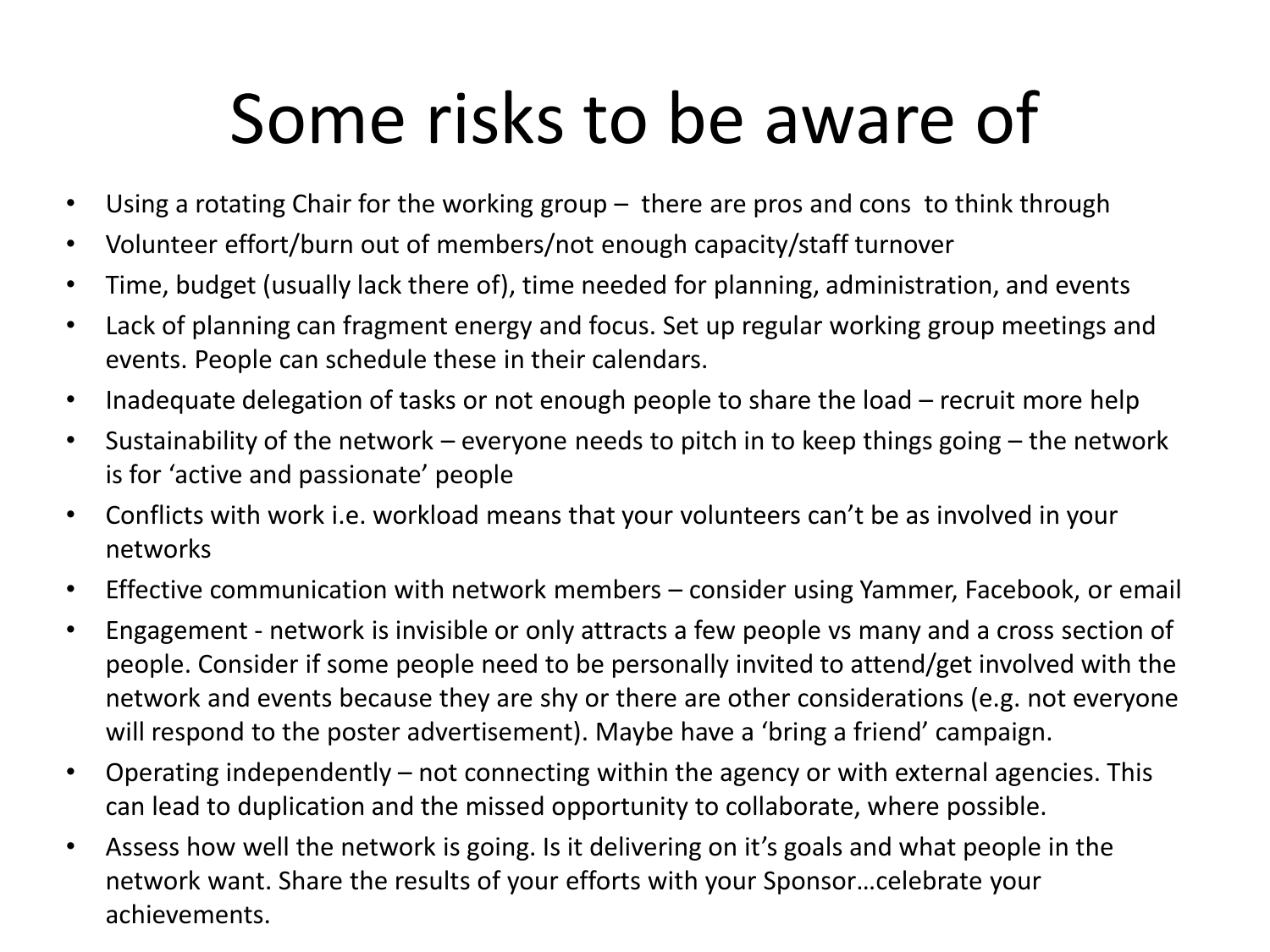#### Best wishes for your network



- Join GWN mailing list.
- Keep in touch, update GWN on how your network is going and come to GWN events see [www.gwn.govt.nz](http://www.gwn.govt.nz/)
- Connect with SSC Diversity and Inclusion Network - email: [diversity.inclusion@ssc.](mailto:diversity.inclusion@ssc.govt.nz) govt.nz